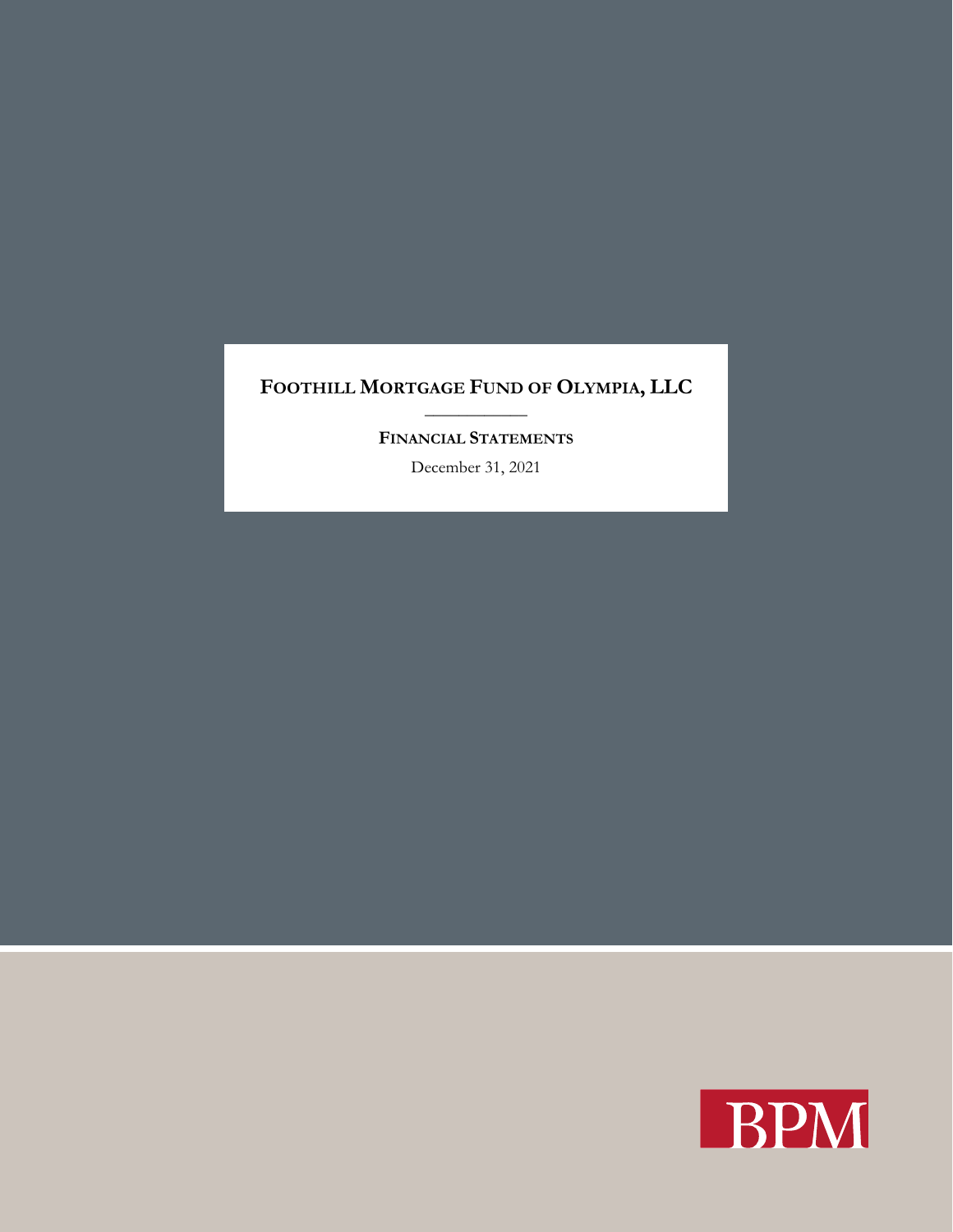# **T ABLE OF C ONTENTS**

|                                                    | Page(s)        |
|----------------------------------------------------|----------------|
| Independent Auditors' Report                       | $1 - 2$        |
| <b>Financial Statements:</b>                       |                |
| <b>Balance Sheet</b>                               | 3              |
| Statement of Income and Changes in Members' Equity | $\overline{4}$ |
| <b>Statement of Cash Flows</b>                     | 5              |
| Notes to Financial Statements                      | $6 - 16$       |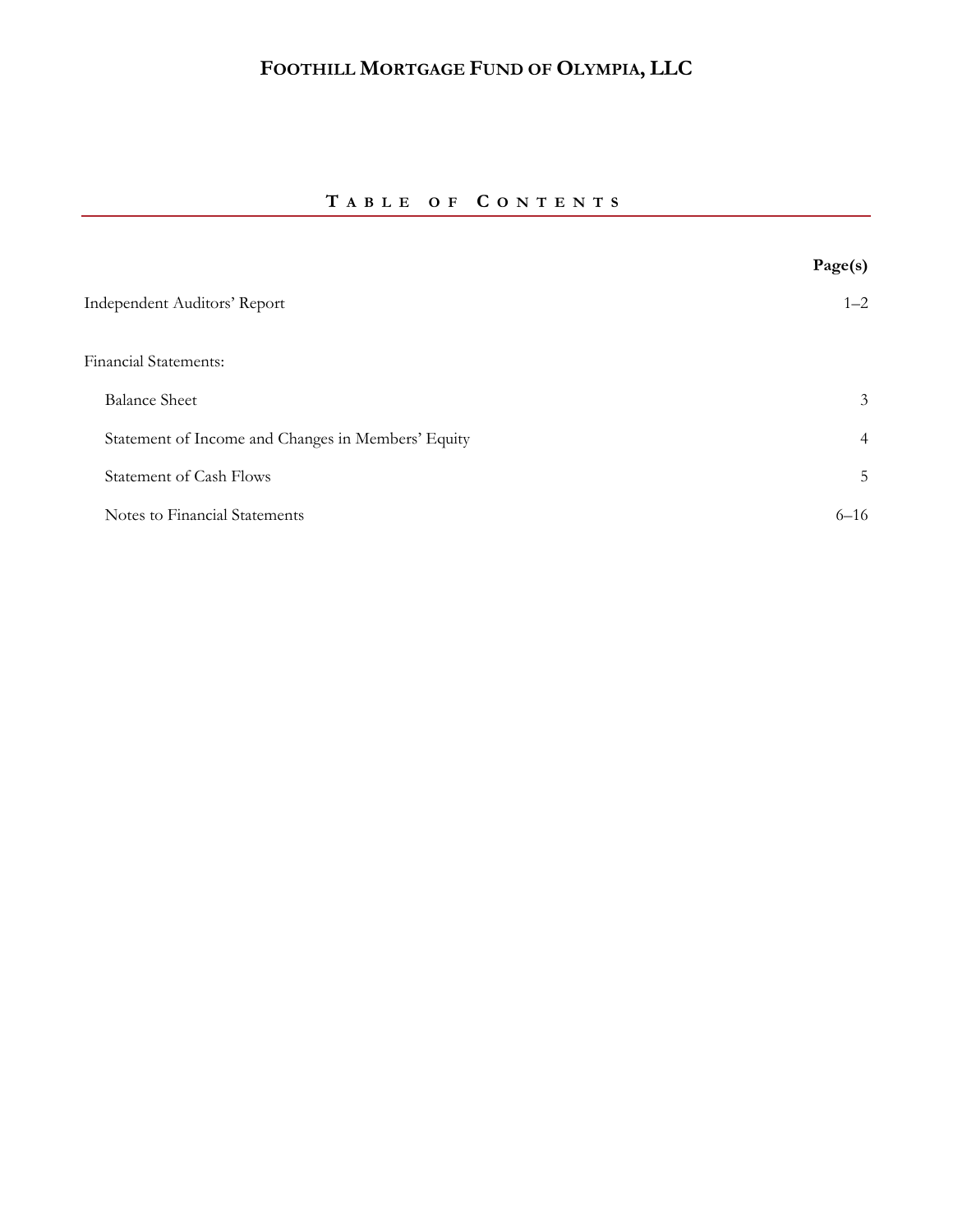

#### **INDEPENDENT AUDITORS' REPORT**

To the Members of Foothill Mortgage Fund of Olympia, LLC Grass Valley, California

#### **Opinion**

We have audited the accompanying financial statements of Foothill Mortgage Fund of Olympia, LLC, which comprise the balance sheet as of December 31, 2021, and the related statements of income and changes in members' equity, and cash flows for the year then ended, and the related notes to the financial statements.

In our opinion, the financial statements referred to above present fairly, in all material respects, the financial position of Foothill Mortgage Fund of Olympia, LLC as of December 31, 2021, and the results of its operations and its cash flows for the year then ended in accordance with accounting principles generally accepted in the United States of America.

#### **Basis for Opinion**

We conducted our audit in accordance with auditing standards generally accepted in the United States of America. Our responsibilities under those standards are further described in the Auditor's Responsibilities for the Audit of the Financial Statements section of our report. We are required to be independent of Foothill Mortgage Fund of Olympia, LLC and to meet our other ethical responsibilities in accordance with the relevant ethical requirements relating to our audits. We believe that the audit evidence we have obtained is sufficient and appropriate to provide a basis for our audit opinion.

#### **Responsibilities of Management for the Financial Statements**

Management is responsible for the preparation and fair presentation of the financial statements in accordance with accounting principles generally accepted in the United States of America, and for the design, implementation, and maintenance of internal control relevant to the preparation and fair presentation of financial statements that are free from material misstatement, whether due to fraud or error.

In preparing the financial statements, management is required to evaluate whether there are conditions or events, considered in the aggregate, that raise substantial doubt about Foothill Mortgage Fund of Olympia, LLC's ability to continue as a going concern within one year after the date that the financial statements are available to be issued.

#### **Auditors' Responsibilities for the Audit of the Financial Statements**

Our objectives are to obtain reasonable assurance about whether the financial statements as a whole are free from material misstatement, whether due to fraud or error, and to issue an auditors' report that includes our opinion. Reasonable assurance is a high level of assurance but is not absolute assurance and therefore is not a guarantee that an audit conducted in accordance with generally accepted auditing standards will always detect a material misstatement when it exists. The risk of not detecting a material misstatement resulting from fraud is higher than for one resulting from error, as fraud may involve collusion, forgery, intentional omissions, misrepresentations, or the override of internal control. Misstatements are considered material if there is a substantial likelihood that, individually or in the aggregate, they would influence the judgment made by a reasonable user based on the financial statements.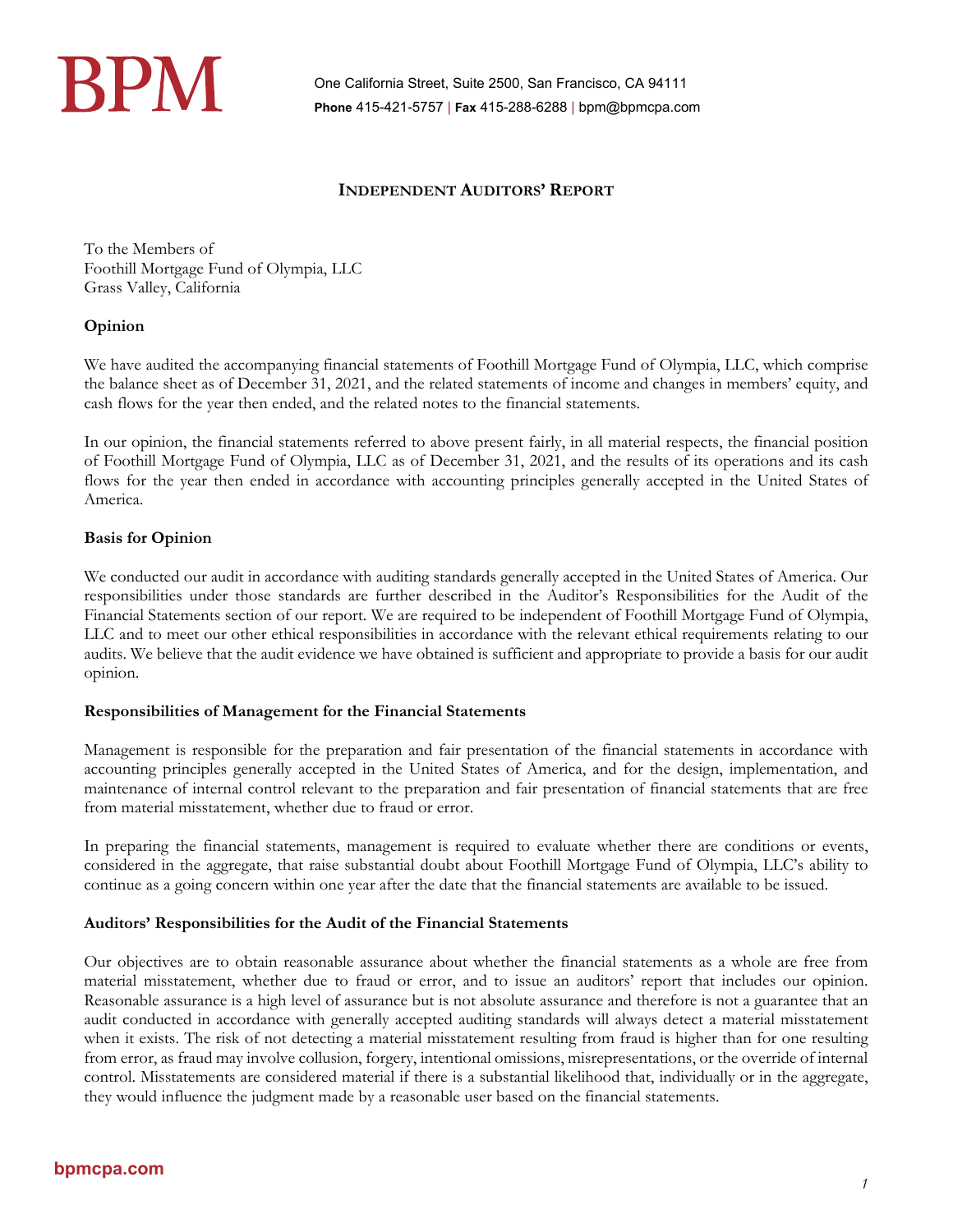In performing an audit in accordance with generally accepted auditing standards, we:

- Exercise professional judgment and maintain professional skepticism throughout the audit.
- Identify and assess the risks of material misstatement of the financial statements, whether due to fraud or error, and design and perform audit procedures responsive to those risks. Such procedures include examining, on a test basis, evidence regarding the amounts and disclosures in the financial statements.
- Obtain an understanding of internal control relevant to the audit in order to design audit procedures that are appropriate in the circumstances, but not for the purpose of expressing an opinion on the effectiveness of Foothill Mortgage Fund of Olympia, LLC's internal control. Accordingly, no such opinion is expressed.
- Evaluate the appropriateness of accounting policies used and the reasonableness of significant accounting estimates made by management, as well as evaluate the overall presentation of the financial statements.
- Conclude whether, in our judgment, there are conditions or events, considered in the aggregate, that raise substantial doubt about Foothill Mortgage Fund of Olympia, LLC's ability to continue as a going concern for a reasonable period of time.

We are required to communicate with those charged with governance regarding, among other matters, the planned scope and timing of the audit, significant audit findings, and certain internal control related matters that we identified during the audit.

BPM LLP

San Francisco, California April 22, 2022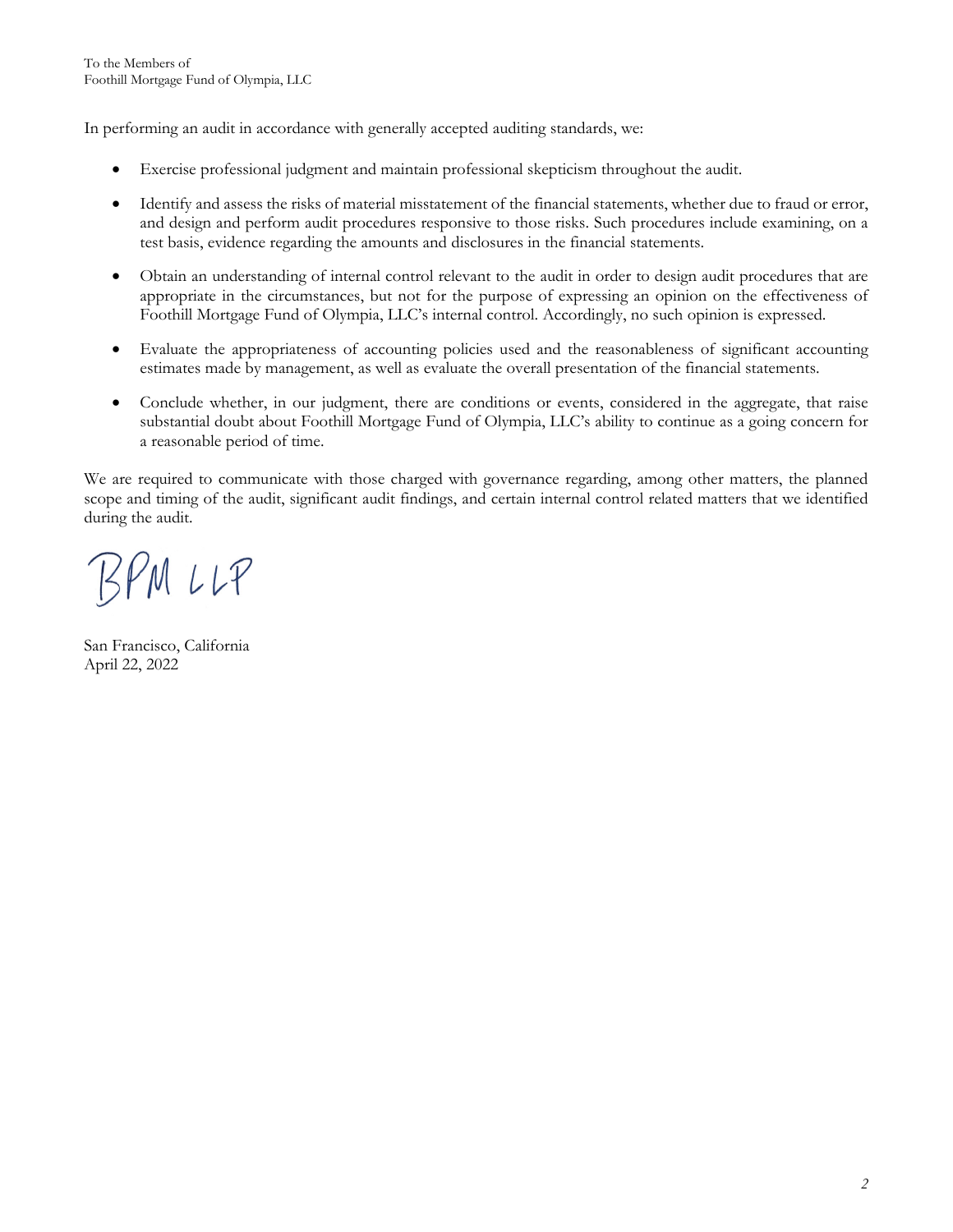#### **BALANCE SHEET**

As of December 31, 2021

#### **ASSETS**

| Current assets:                       |                   |
|---------------------------------------|-------------------|
| Cash and cash equivalents             | \$<br>2,746,679   |
| Mortgage interest receivable          | 313,344           |
| Other receivables                     | 61,447            |
| Total current assets                  | 3,121,470         |
| Mortgage loans receivable, net:       |                   |
| California Finance Lender             | 15,101,813        |
| Non-California Finance Lender         | 230,772           |
| Allowance for loan losses             | (320, 991)        |
| Total mortgage loans receivable, net  | 15,011,594        |
| Total assets                          | 18, 133, 064<br>S |
| LIABILITIES AND MEMBERS' EQUITY       |                   |
| Current liabilities:                  |                   |
| Loan servicing fees payable           | \$<br>28,130      |
| Asset management fees payable         | 14,881            |
| Funds held in subscription            | 200,000           |
| Other current liabilities             | 47,408            |
| Total current liabilities             | 290,419           |
| Members' equity                       | 17,842,645        |
| Total liabilities and members' equity | \$<br>18,133,064  |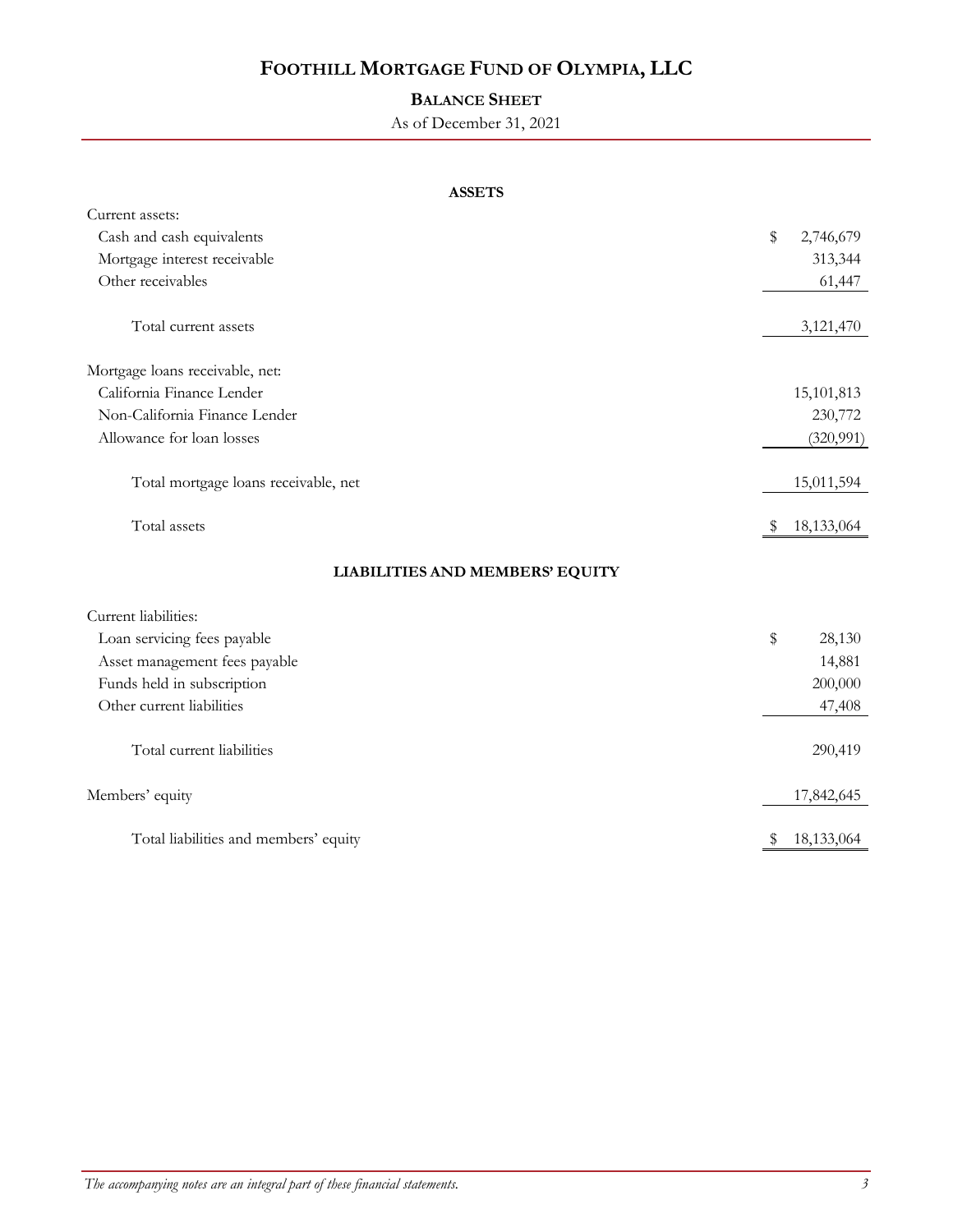### **STATEMENT OF INCOME AND CHANGES IN MEMBERS' EQUITY**

For the year ended December 31, 2021

| Revenues:                                                     |                  |
|---------------------------------------------------------------|------------------|
| California Finance Lender mortgage interest income            | \$<br>1,757,195  |
| Non-California Finance Lender mortgage interest income        | 27,863           |
| California Finance Lender late fees and other revenue         | 51,920           |
| Non-California Finance Lender late fees and other revenue     | 1,502            |
| Realized gain from sale of real estate owned                  | 11,209           |
| Total revenues                                                | 1,849,689        |
| Operating expenses:                                           |                  |
| Asset management fees                                         | 181,646          |
| Loan servicing fees                                           | 166,470          |
| Provision for losses on loans                                 | 134,000          |
| Legal and accounting                                          | 72,786           |
| Other operating expenses                                      | 7,023            |
| Total operating expenses                                      | 561,925          |
| Income from operations before provision for income taxes      |                  |
| and limited liability company fees                            | 1,287,764        |
| Provision for income taxes and limited liability company fees | 9,716            |
| Net income                                                    | 1,278,048        |
| Members' equity, beginning of year                            | 18,655,199       |
| Contributions from members                                    | 151,995          |
| Distributions to members                                      | (2, 242, 597)    |
| Members' equity, end of year                                  | 17,842,645<br>\$ |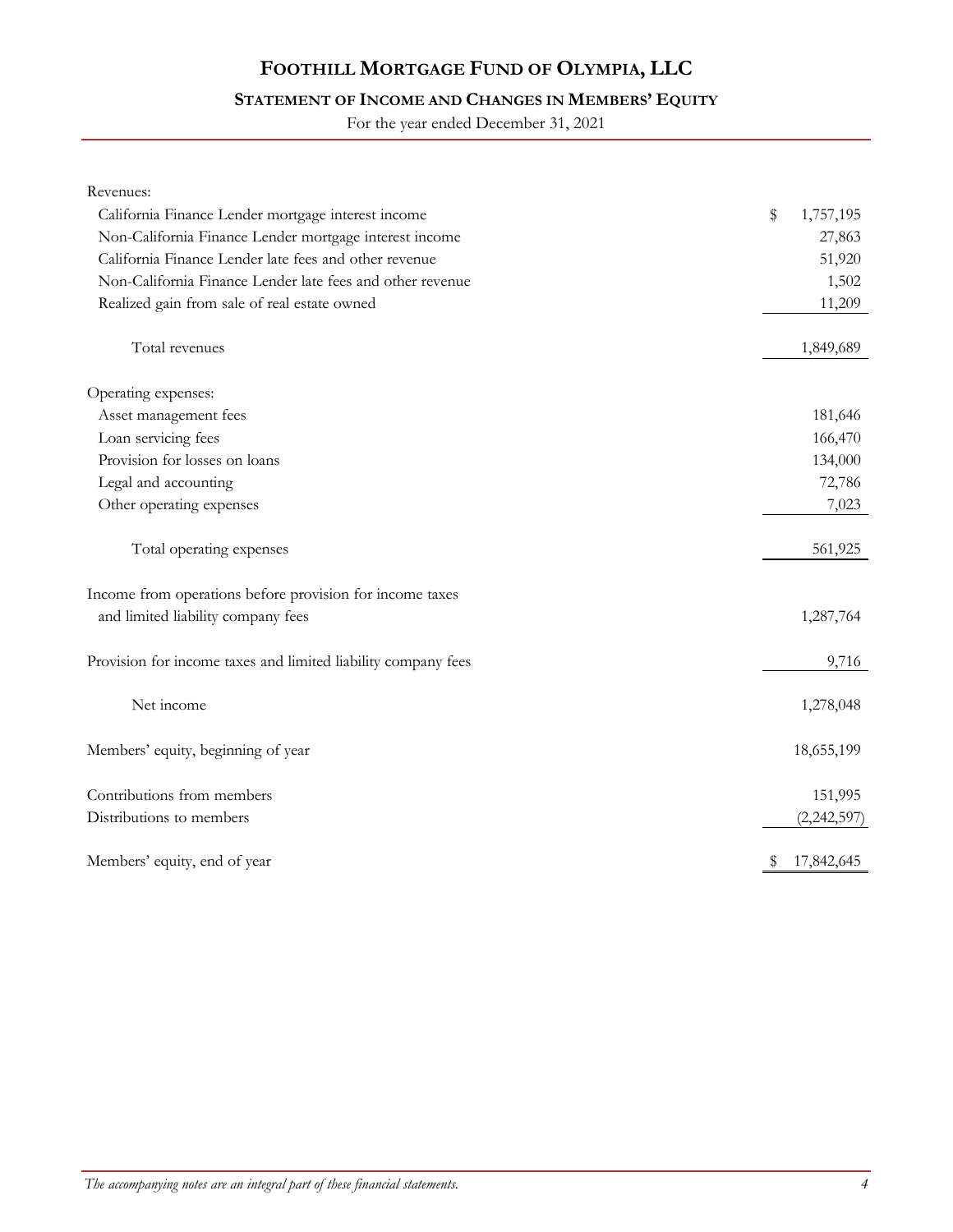### **STATEMENT OF CASH FLOWS**

For the year ended December 31, 2021

| Cash flows from operating activities:                                             |                 |
|-----------------------------------------------------------------------------------|-----------------|
| Net income                                                                        | \$<br>1,278,048 |
| Adjustments to reconcile net income to net cash provided by operating activities: |                 |
| Provision for losses on mortgage loans                                            | 134,000         |
| Realized gain from sale of real estate owned                                      | (11,209)        |
| Changes in operating assets and liabilities:                                      |                 |
| Mortgage interest receivable                                                      | (45, 927)       |
| Other receivables                                                                 | (37,220)        |
| Loan servicing fees payable                                                       | 3,938           |
| Asset management fees payable                                                     | (678)           |
| Other current liabilities                                                         | 3,058           |
| Net cash provided by operating activities                                         | 1,324,010       |
| Cash flows from investing activities:                                             |                 |
| Loans funded or acquired                                                          | (11, 531, 590)  |
| Principal collected on loans                                                      | 13,079,186      |
| Payments on real estate owned improvements                                        | (4,759)         |
| Proceeds from sale of real estate owned                                           | 204,878         |
| Net cash provided by investing activities                                         | 1,747,715       |
| Cash flows from financing activities:                                             |                 |
| Increase in subscription liability                                                | 200,000         |
| Contributions from members                                                        | 151,995         |
| Distributions to members                                                          | (2, 242, 597)   |
| Net cash used in financing activities                                             | (1,890,602)     |
| Net increase in cash and cash equivalents                                         | 1,181,123       |
| Cash and cash equivalents, beginning of year                                      | 1,565,556       |
| Cash and cash equivalents, end of year                                            | 2,746,679       |
| Supplemental disclosure of cash flow information:                                 |                 |
| Cash paid during the year for income taxes and limited liability company fees     | 9,716           |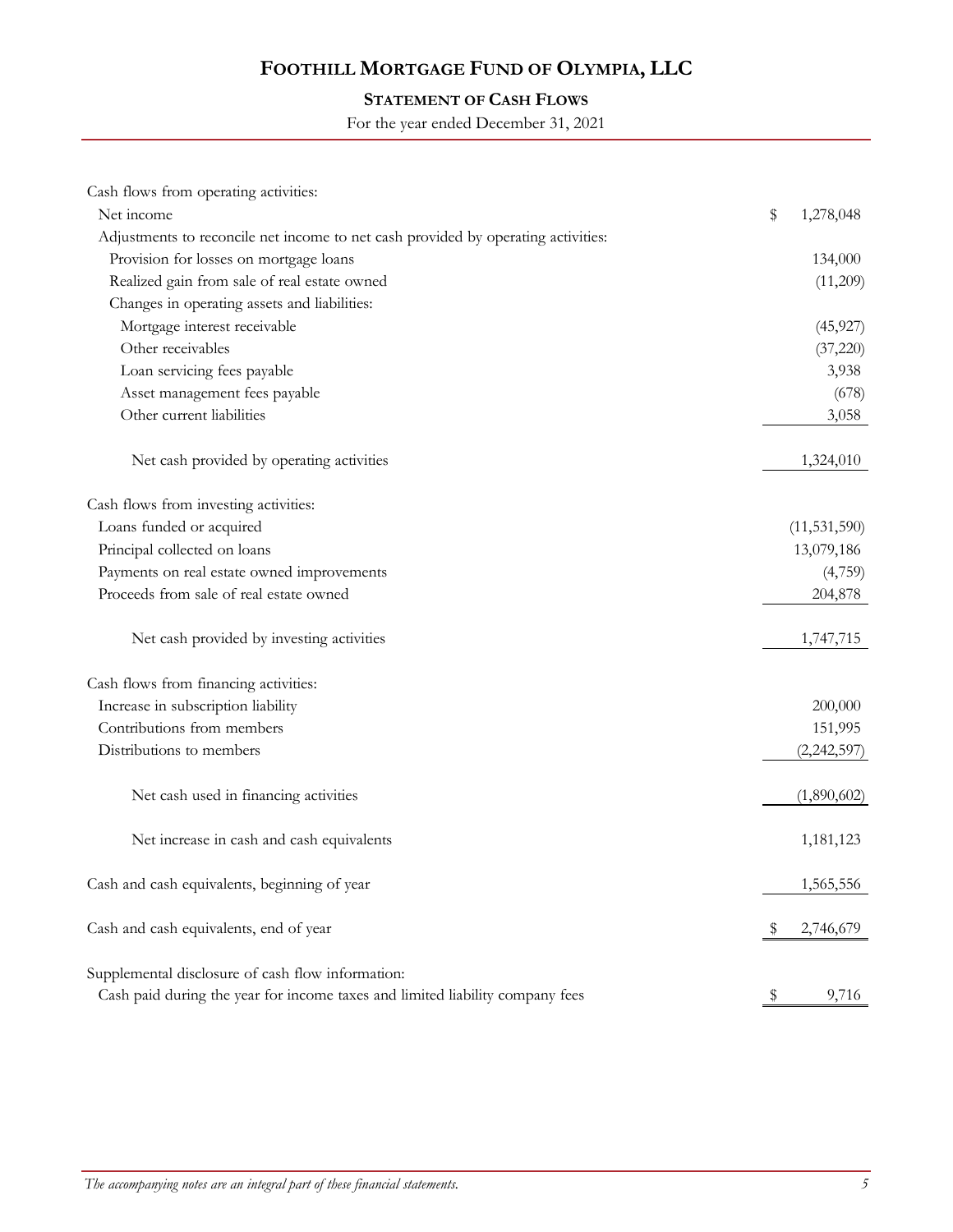#### **NOTES TO FINANCIAL STATEMENTS**

December 31, 2021

#### **1. Nature of Operations**

Foothill Mortgage Fund of Olympia, LLC ("FMF" or the "Fund") is a California limited liability company that was organized on February 11, 2011 and commenced operations on May 2, 2011. The Fund was organized for the purpose of making or investing in loans secured by deeds of trust encumbering real estate located primarily in California. The Fund's loans are secured primarily by first priority deeds of trust encumbering improved residential, commercial, industrial, multifamily and mixed-use properties. The Fund is managed by Olympia Mortgage and Investment Company, Inc., a California corporation (the "Manager" or "Servicer"). Fund loans are originated and serviced by the Manager. The Fund receives certain operating and administrative services from the Manager, some of which are not reimbursed to the Manager. The Fund's financial position and results of operations would likely be different absent this relationship with the Manager.

The Fund will continue indefinitely until dissolved and terminated by vote of the members holding a majority of the outstanding membership interest with the concurrence of the Manager.

#### **2. Summary of Significant Accounting Policies**

#### **Cash and Cash Equivalents**

The Fund considers all highly liquid financial instruments with maturities of three months or less to be cash equivalents. Cash on deposit occasionally exceeds federally insured limits. The Fund believes that it mitigates this risk by maintaining deposits with major financial institutions.

#### **Management Estimates and Related Risks**

The preparation of financial statements in conformity with accounting principles generally accepted in the United States of America requires management to make estimates and assumptions about the reported amounts of assets and liabilities, and disclosures of contingent assets and liabilities, at the date of the financial statements and the reported amounts of revenues and expenses during the reported period. Such estimates relate principally to the determination of the allowance for loan losses and fair value of real estate held. Although these estimates reflect management's best estimates, it is at least reasonably possible that a material change to these estimates could occur in the near term.

The fair value of real estate, in general, is impacted by current real estate and financial market conditions. The real estate and mortgage lending financial markets have stabilized with many of the markets for which the Fund has loans and related loan collateral showing signs of appreciating fair values in 2021. However, should these markets experience significant declines, the resulting collateral values of the Fund's loans will likely be negatively impacted. The impact to such values could be significant and as a result, the Fund's actual loan losses and fair value of real estate held could differ significantly from management's current estimates. The Fund held no real estate as of December 31, 2021.

#### **Loan Classifications**

The Fund has certain loans that are issued under the Fund's California Finance Lenders license. These loans have been reflected as California Finance Lender loans in the accompanying financial statements.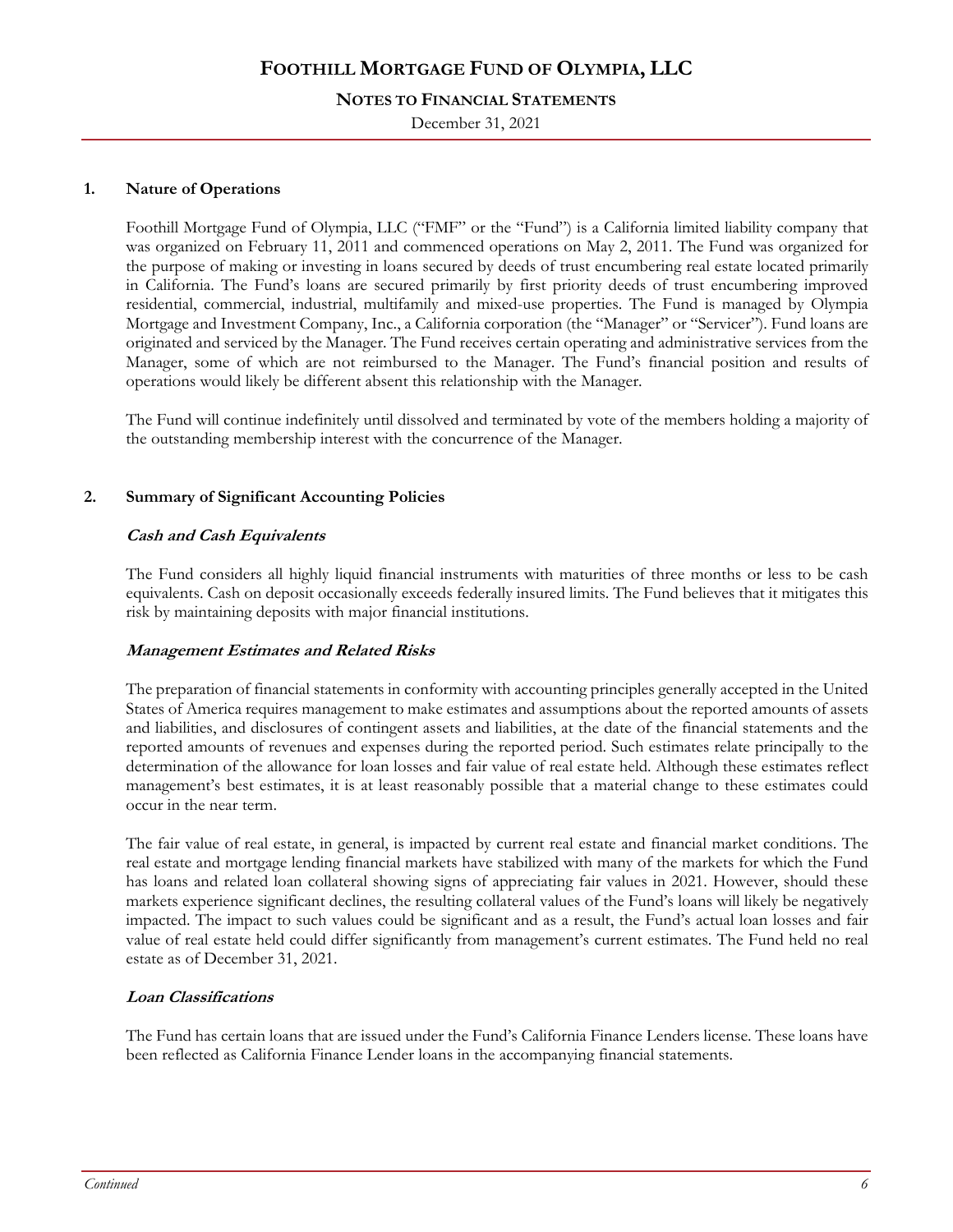#### **NOTES TO FINANCIAL STATEMENTS**

December 31, 2021

#### **2. Summary of Significant Accounting Policies**, continued

#### **Mortgage Loans Receivable**

Mortgage loans, which the Fund has the intent and ability to hold for the foreseeable future or to maturity, generally are stated at their outstanding unpaid principal balance with interest accrued as earned. Mortgage loans receivable make up the only class of financing receivables within the Fund's lending portfolio. As a result, further segmentation of the loan portfolio is not considered necessary.

If the probable ultimate recovery of the carrying amount of a loan, with due consideration for the fair value of collateral, is less than amounts due according to the contractual terms of the loan agreement and the shortfall in the amounts due are not insignificant, the carrying amount of the investment shall be reduced to the present value of future cash flows discounted at the loan's effective interest rate. If such a loan is collateral dependent, it is valued at the estimated fair value of the related collateral.

Interest is accrued daily based on the principal of the loans. If events and/or changes in circumstances cause management to have serious doubts about further collectabi1ity of the contractual payments, a loan may be categorized as impaired and interest would no longer accrue. Any subsequent payments on impaired loans are applied to reduce the outstanding loan balances including accrued interest and advances.

#### **Allowance for Loan Losses**

Loans and the related assets are analyzed on a periodic basis for recoverability. Delinquencies are identified and followed as part of the loan system. Provision is made for losses on loans to adjust the allowance for loan losses to an amount considered by management to be adequate, with due consideration to collateral value, to provide for unrecoverable loans and receivables, including impaired loans, accrued interest, late fees and advances on loans. As a collateral-based lender, the Fund does not consider credit risks which may be inherent in a further segmented loan portfolio as a basis for determining the adequacy of its allowance for loan losses but rather focuses solely on the underlying collateral value of the loans in its portfolio to do so. As a result, the Fund does not consider further segmentation of its loan portfolio and related disclosures necessary. The Fund writes off uncollectible loans and related receivables directly to the allowance for loan losses once it is determined that the full amount is not collectible.

#### **Real Estate Owned**

Real estate acquired through or in lieu of loan foreclosure that is to be held for any purpose other than use in operations, is initially recorded at fair value less estimated selling cost at the date of foreclosure if the plan of disposition is by way of sale. Any write-downs based on the asset's fair value at the date of acquisition are charged to the allowance for loan losses. After foreclosure, real estate held for sale is carried at the lower of the new cost basis or fair value less estimated costs to sell.

Costs of real estate improvements are capitalized, whereas costs relating to holding real estate are expensed. The portion of interest costs relating to development of real estate is capitalized.

Impairment losses of real estate held and held for sale are measured as the amount by which the carrying amount of a property exceeds its fair value less estimated costs to sell. Valuations are periodically performed by management, and any subsequent write-downs are recorded as a charge to operations.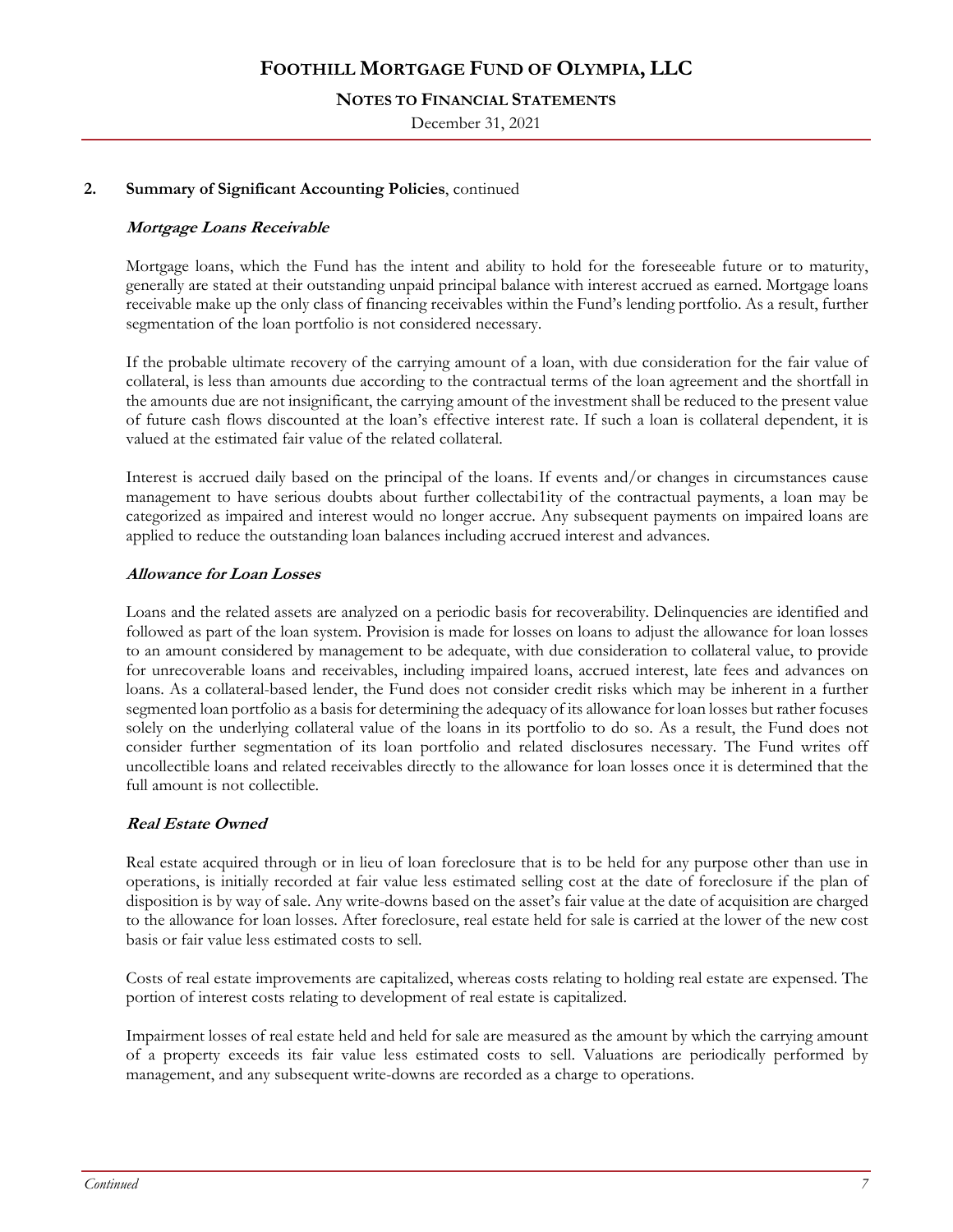#### **NOTES TO FINANCIAL STATEMENTS**

December 31, 2021

#### **2. Summary of Significant Accounting Policies**, continued

#### **Fair Value Measurements**

Fair value is defined as the exchange price that would be received for an asset or paid to transfer a liability (an exit price) in the principal or most advantageous market for the asset or liability in an orderly transaction between market participants on the measurement date. The Fund determines the fair values of its assets and liabilities based on a fair value hierarchy that includes three levels of inputs that may be used to measure fair value (Level 1, Level 2 and Level 3). Level 1 inputs are quoted prices (unadjusted) in active markets for identical assets or liabilities that the Fund has the ability to access at the measurement date. An active market is a market in which transactions occur with sufficient frequency and volume to provide pricing information on an ongoing basis. Level 2 inputs are inputs other than quoted prices that are observable for the asset or liability, either directly or indirectly. Level 3 inputs are unobservable inputs for the asset or liability. Unobservable inputs reflect the Fund's own assumptions about the assumptions market participants would use in pricing the asset or liability (including assumptions about risk). Unobservable inputs are developed based on the best information available in the circumstances and may include the Fund's own data.

The Fund does not record loans at fair value on a recurring basis but uses fair value measurements of collateral security in the determination of its allowance for loan losses. The fair value of impaired secured loans is determined using the sales comparison, income and other commonly used valuation approaches.

The following methods and assumptions were used to estimate the fair value of financial instruments:

- *Secured loans (Level 3)*. For loans in which a specific allowance is established based on the fair value of the collateral, the Fund evaluates the fair value based on Level 3 inputs. Appraisals of underlying collateral are often utilized to inform these estimates.
- *Real estate owned (Level 3)*. At the time of foreclosure, real estate owned is recorded at the lower of the recorded investment in the loan, plus any senior indebtedness, or at the property's estimated fair value, less estimated costs to sell, as applicable. The Fund periodically compares the carrying value of real estate held to expected undiscounted future cash flows for the purpose of assessing the recoverability of the recorded amounts. If the carrying value exceeds future undiscounted cash flows, the assets are reduced to estimated fair value based on Level 3 inputs. Appraisals are often used to inform these estimates.

The Fund held no loans or real property requiring fair value measurement as of December 31, 2021. There have been no changes to the methodologies used during the year ended December 31, 2021. There have been no transfers between fair value levels during the year ended December 31, 2021. The Fund's cash equivalents, interest and other receivables, and payables are held at cost, which approximates fair value, due to the short-term nature of these instruments.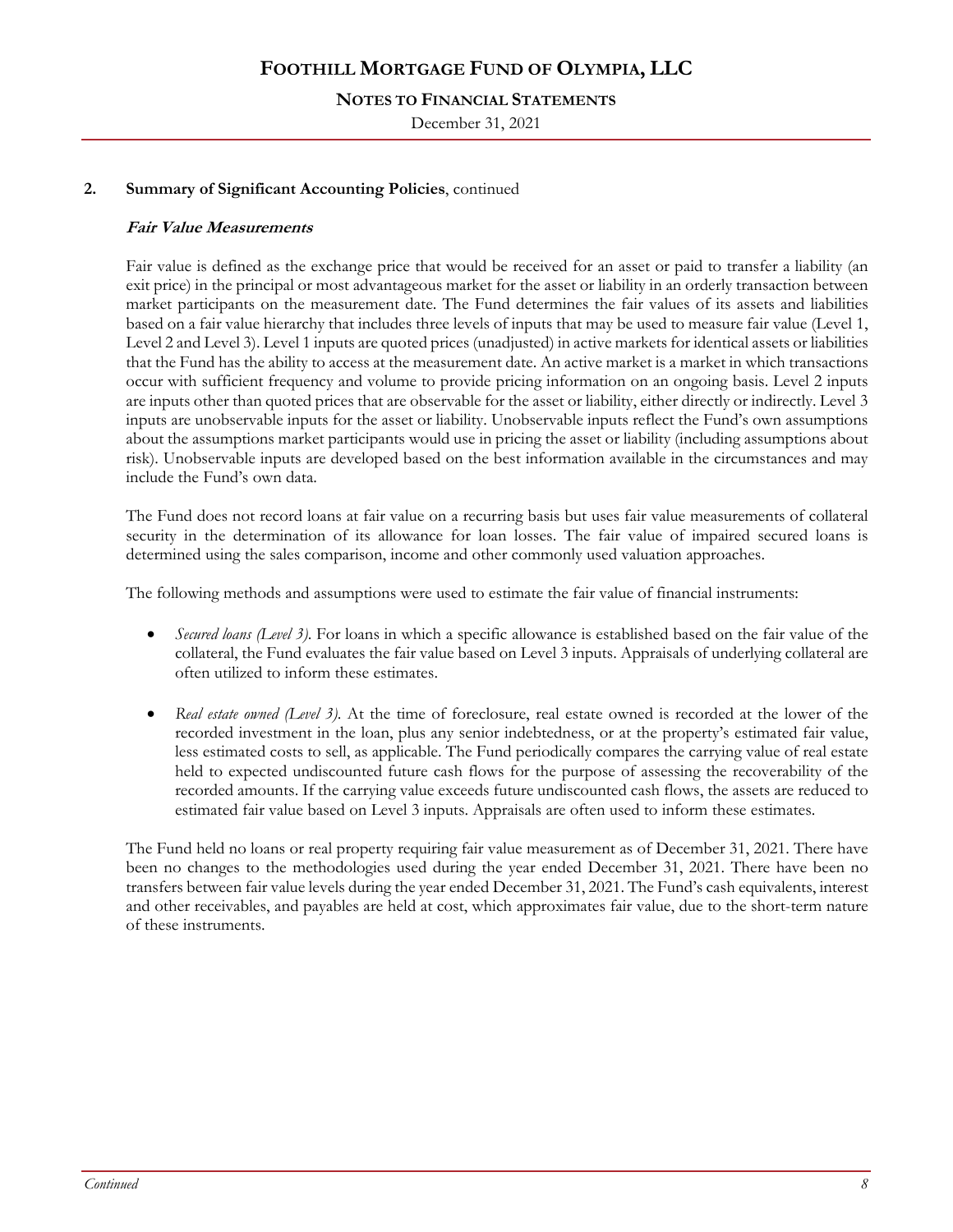#### **NOTES TO FINANCIAL STATEMENTS**

December 31, 2021

#### **2. Summary of Significant Accounting Policies**, continued

#### **Funds Held in Subscription**

The Fund accepts subscription agreements and funds from prospective investors who wish to become members of the Fund. If approved for admittance into the Fund, the subscription funds are maintained in a separate subscription account until such time as the funds are needed in the normal course of the Fund's operations. While such funds are on deposit in the subscription account, the investor will not be entitled to an allocation of the monthly net profits. Once the subscription funds are needed in the normal course of the Fund's operations, the subscription funds will be transferred into the Fund's operating account and the liability will be recognized as member contributions on behalf of the subscribing member. There were \$200,000 in funds held in subscription as of December 31, 2021.

#### **Income Taxes**

The Fund is a limited liability company for federal and state income tax purposes. Under the laws pertaining to income taxation of limited liability companies, no federal income tax is paid by the Fund as an entity. Individual members report on their federal and state income tax returns their share of Fund income, gains, losses, deductions and credits, whether or not any actual distribution is made to such member during a taxable year. Accordingly, no provision for income taxes besides the \$800 minimum state franchise tax and the LLC gross receipts fees would be reflected in the accompanying financial statements.

The Fund has evaluated its current tax positions and has concluded that as of December 31, 2021, the Fund does not have any significant uncertain tax positions for which a reserve would be necessary.

#### **Recent Accounting Pronouncements**

In June 2016, the FASB issued ASU 2016-13, *Measurement of Credit Losses on Financial Instruments*, as amended. ASU 2016-13 will change the impairment model and how entities measure credit losses for most financial assets. The standard requires entities to use the new expected credit loss impairment model which will replace the incurred loss model used today. The ASU is effective for annual reporting periods beginning after December 15, 2022. The Fund does not anticipate the adoption of the standard will have a material impact on its operations or financial position subsequent to adoption.

#### **3. Fund Provisions**

The Fund is a California limited liability company. The rights, duties and powers of the members of the Fund are governed by the operating agreement and Chapter 3, Title 2.5 of the California Corporations Code. The following description of the Fund's operating agreement provides only general information. Members should refer to the Fund's operating agreement and offering circular for a more complete description of the provisions.

The Manager is in complete control of the Fund business, subject to the voting rights of the members on specified matters. The Manager acting alone has the power and authority to act for and bind the Fund.

Members representing a majority of the outstanding Fund membership interests may approve or disapprove any of the following matters with the prior written consent of the Manager: (i) amendment of the LLC operating agreement; and (ii) merger or consolidation of the Fund with one or more other entities.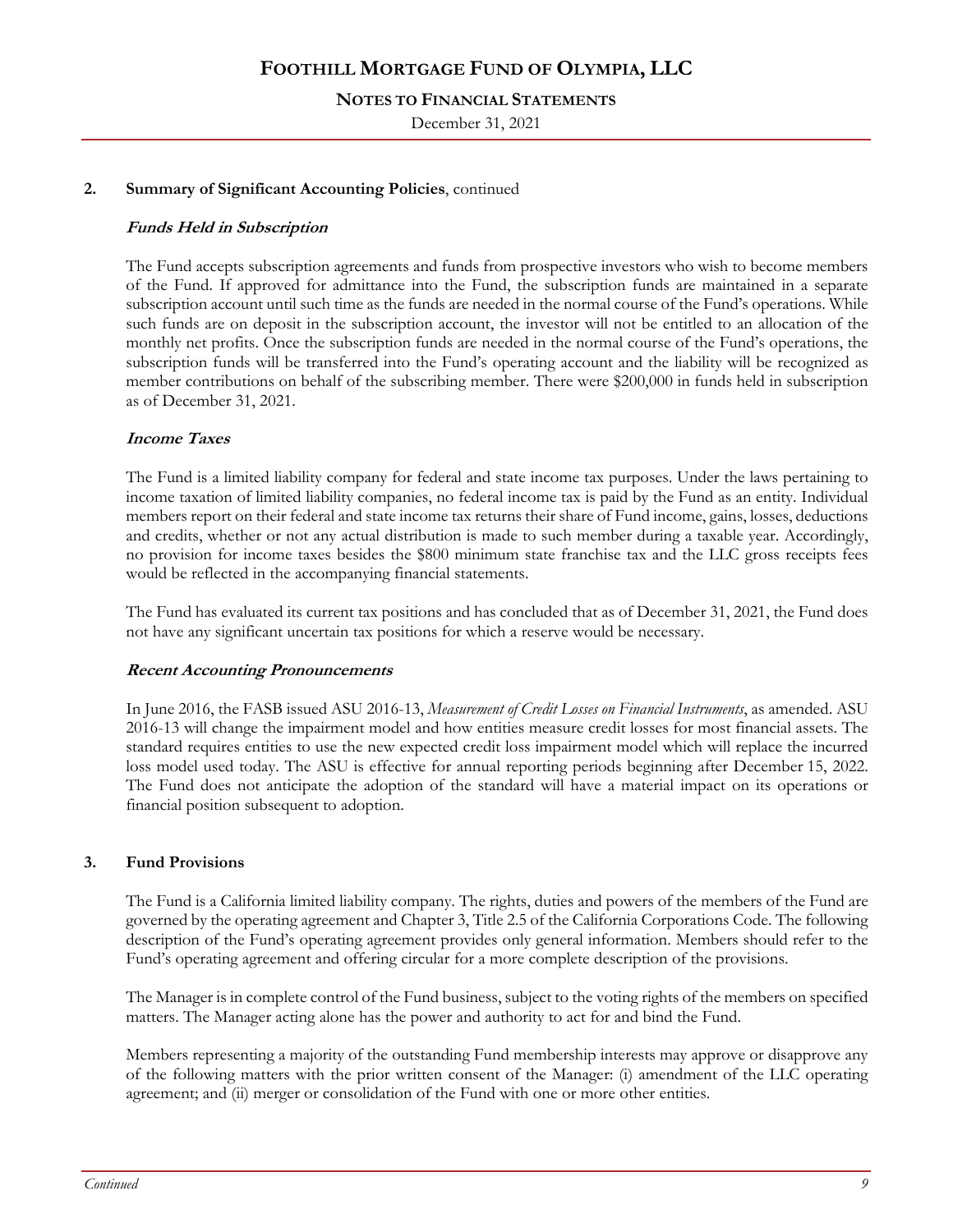#### **NOTES TO FINANCIAL STATEMENTS**

December 31, 2021

#### **3. Fund Provisions**, continued

Members representing a majority of the outstanding Fund membership interests may approve or disapprove any of the following matters without the prior written consent of the Manager: (i) dissolution and termination of the Fund; and (ii) to remove and replace the Manager.

#### **Profits and Losses**

Profits and losses accrued during any calendar month are allocated to the members in proportion to their respective membership interests outstanding as of the first day of the month. However, if any membership interest is purchased, increased or decreased prior to the end of a calendar month, profits and losses shall be allocated in proportion to the members' account balance and the number of days during such month that the member held that account balance.

#### **Election to Receive Distributions to Reinvest**

Upon subscription for units, an investor must elect whether to receive monthly cash distributions from the Fund or to allow his or her earnings to compound for the term of the Fund. An investor may elect to switch from compounding to monthly distributions upon 90 days prior written notice to the Manager.

#### **Liquidity, Capital Withdrawals and Early Withdrawals**

There is no public market for units of the Fund and none is expected to develop in the foreseeable future. There are substantial restrictions on transferability of membership interests. Any transferee must be a person with the same qualifications as the original member and a transferee may not become a substituted member without the consent of the Manager. The offering circular provides for other limitations on transferability.

Commencing no earlier than one year after purchasing membership interests in the Fund, a member may request withdrawal from the Fund under certain circumstances and obtain the return of all or a portion of his or her capital as of the last day of the calendar month, as outlined in the operating agreement, by giving at least 90 days prior written notice to the Manager. A member's capital account would then be liquidated and distributed to the requesting member in not more than four quarterly installments, each equal to 25% of the total capital account being liquidated, subject to additional withdrawal restrictions as noted in the operating agreement.

The Fund will not establish a reserve from which to fund withdrawals and, accordingly, the Fund's capacity to return a member's capital account is restricted to the availability of Fund cash flow.

#### **4. Allowance for Loan Losses**

Activity in the allowance for loan losses is as follows for the year ended December 31, 2021:

| Balance, beginning of year     | 259,113  |
|--------------------------------|----------|
| Provisions for losses on loans | 134,000  |
| Write-off                      | (72,122) |
| Balance, end of year           | 320,991  |
|                                |          |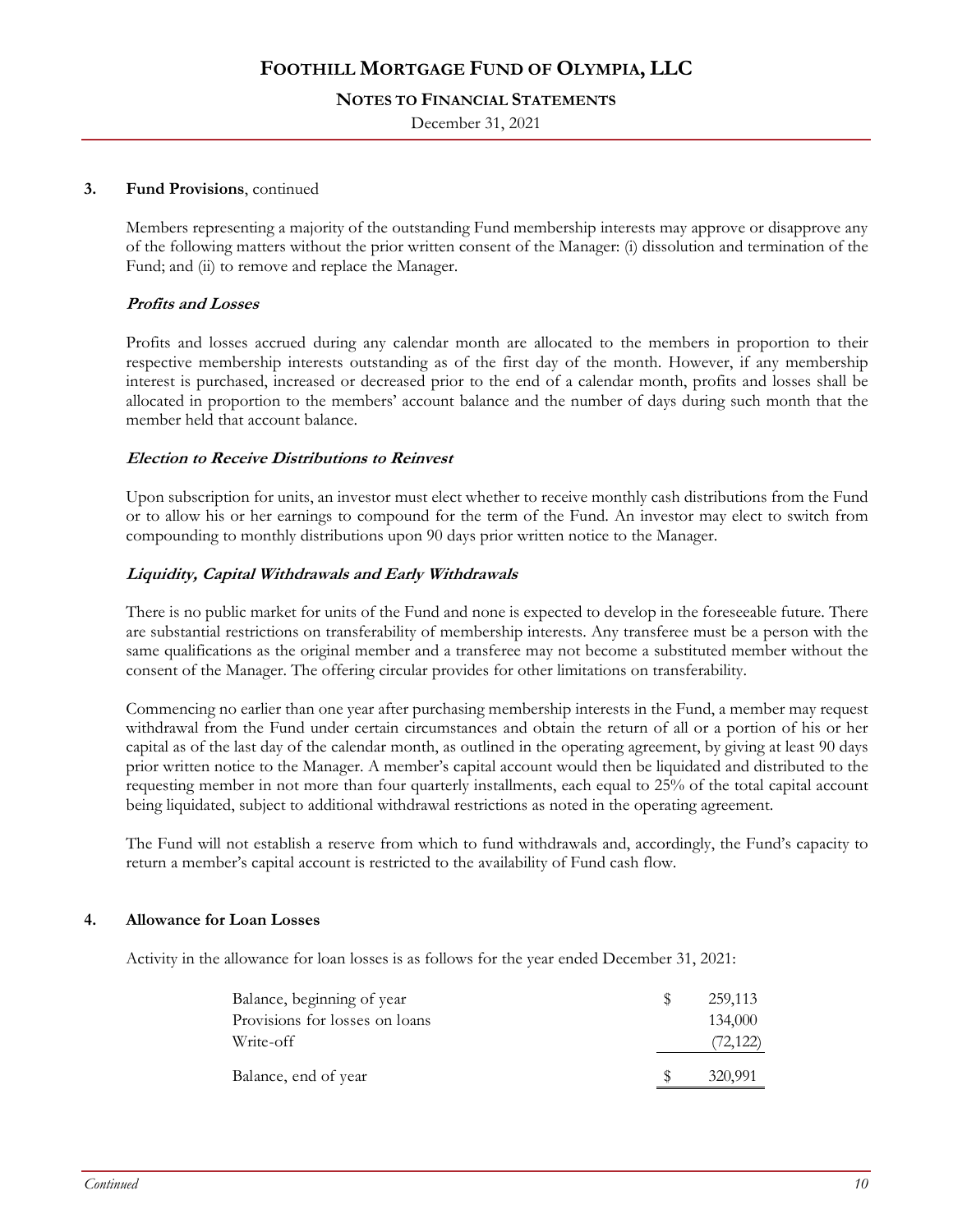#### **NOTES TO FINANCIAL STATEMENTS**

December 31, 2021

#### **4. Allowance for Loan Losses**, continued

Allocation of the allowance for loan losses by collateral type consisted of the following as of December 31, 2021:

| Single family residential              | S | 204,068 |
|----------------------------------------|---|---------|
| Commercial                             |   | 77,403  |
| Multi family residential               |   | 19,405  |
| Single family residential construction |   | 19,361  |
| Land                                   |   | 754     |
|                                        |   | 320,991 |

#### **5. Real Estate Owned**

Real estate owned activity during the year was as follows for the year ended December 31, 2021:

| Balance, beginning of year             |   | 188,910    |
|----------------------------------------|---|------------|
| Capitalized costs on real estate owned |   | 4.759      |
| Sale of real estate owned              |   | (204, 878) |
| Gain on sale of real estate            |   | 11,209     |
| Balance, end of year                   | Ж |            |

#### **6. Related Party Transactions**

#### **Loan Brokerage Commissions**

For its services in connection with the selection and origination of Fund loans, the Servicer charges loan brokerage commissions, renewal fees and forbearance fees to the borrowers. These fees are paid directly by the borrowers to the Servicer and are not expenses of the Fund.

#### **Loan Servicing Fees**

Loan servicing fees up to .0833% (1% annually) of the principal amount of each Fund loan are payable monthly to the Servicer as interest is earned by the Fund. Loan servicing fees of \$166,470 were incurred during the year ended December 31, 2021. As of December 31, 2021, the Fund had recorded \$28,130 as payable to the Manager for loan servicing fees.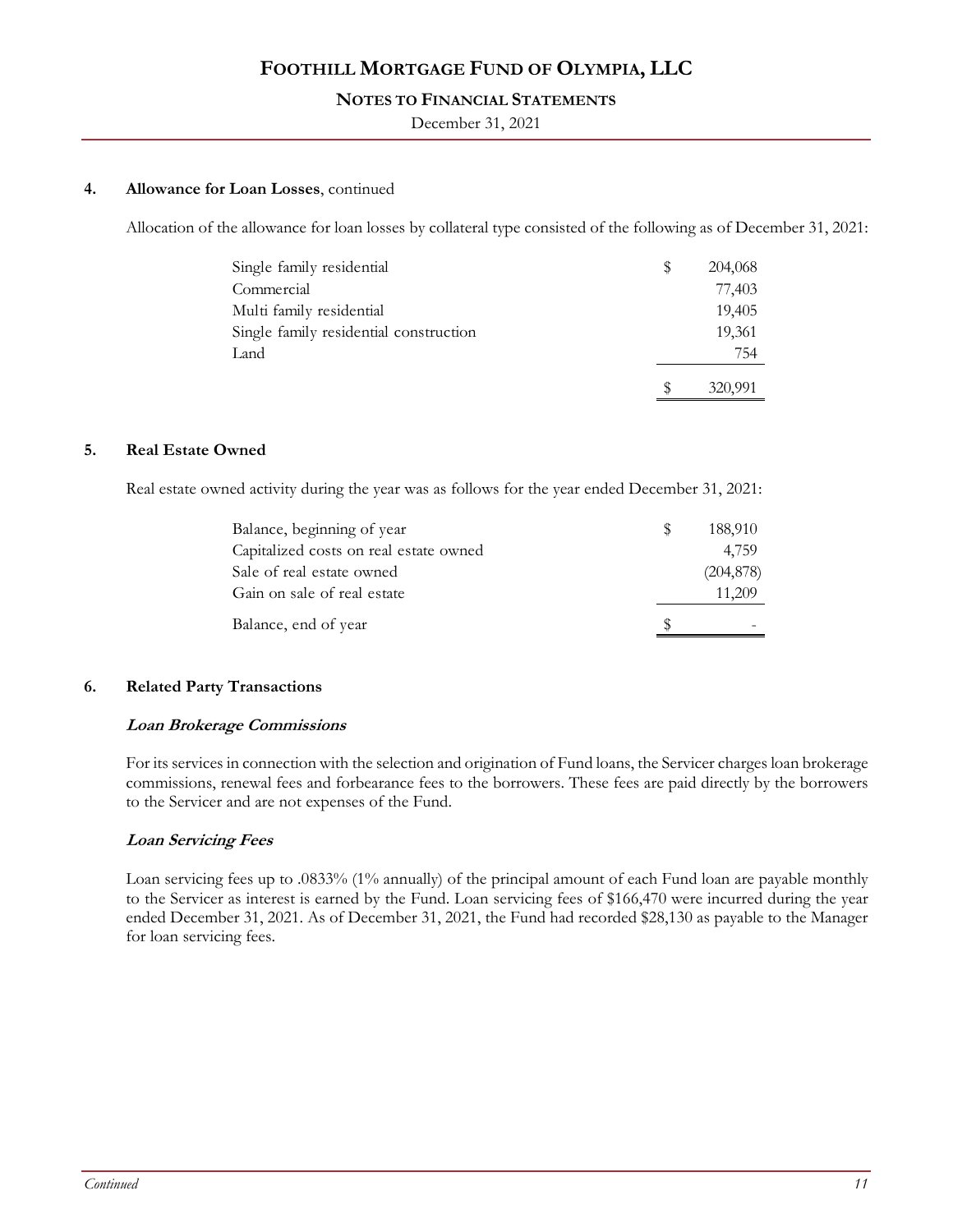#### **NOTES TO FINANCIAL STATEMENTS**

December 31, 2021

#### **6. Related Party Transactions**, continued

#### **Management Fees**

Asset management fees of up to .0833% (1 % annually) are payable monthly to the Manager on the last day of the month based on the net assets under management, as defined, on the last day of the previous month. Asset management fees of \$181,646 were incurred during the year ended December 31, 2021. At December 31, 2021, the Fund had recorded \$14,881 as a payable to the Manager for asset management fees.

#### **Other Fees**

The operating agreement provides for other fees such as loan processing and documentation fees. Such fees are incurred by the borrowers and are paid to the Manager.

#### **Related Party Loans**

The operating agreement requires that the aggregate principal amount of all related party loans at any time will not exceed 10% of the total Fund loan portfolio at such time. There were no related party loans outstanding as of December 31, 2021.

#### **Loss Absorbed by Manager**

During the year ended December 31, 2021 a loan receivable was written off totaling \$150,000. The Manager elected to absorb this loss and it is not reflected in these financial statements. The Manager is under no obligation to absorb losses in future periods.

#### **7. Loan Concentrations and Characteristics**

The loans are secured by recorded deeds of trust with the following characteristics:

| Number of secured loans outstanding                   | 48               |
|-------------------------------------------------------|------------------|
| Total secured loans outstanding                       | \$<br>15,332,585 |
| Average secured loans outstanding                     | \$<br>319,429    |
| Average secured loans as a percent of total           | $2.08\%$         |
| Average secured loans as a percent of members' equity | 1.79 %           |
| Largest secured loans outstanding                     | \$<br>1,625,000  |
| Largest secured loans as a percent of total           | $10.60\%$        |
| Largest secured loans as a percent of members' equity | $9.11\%$         |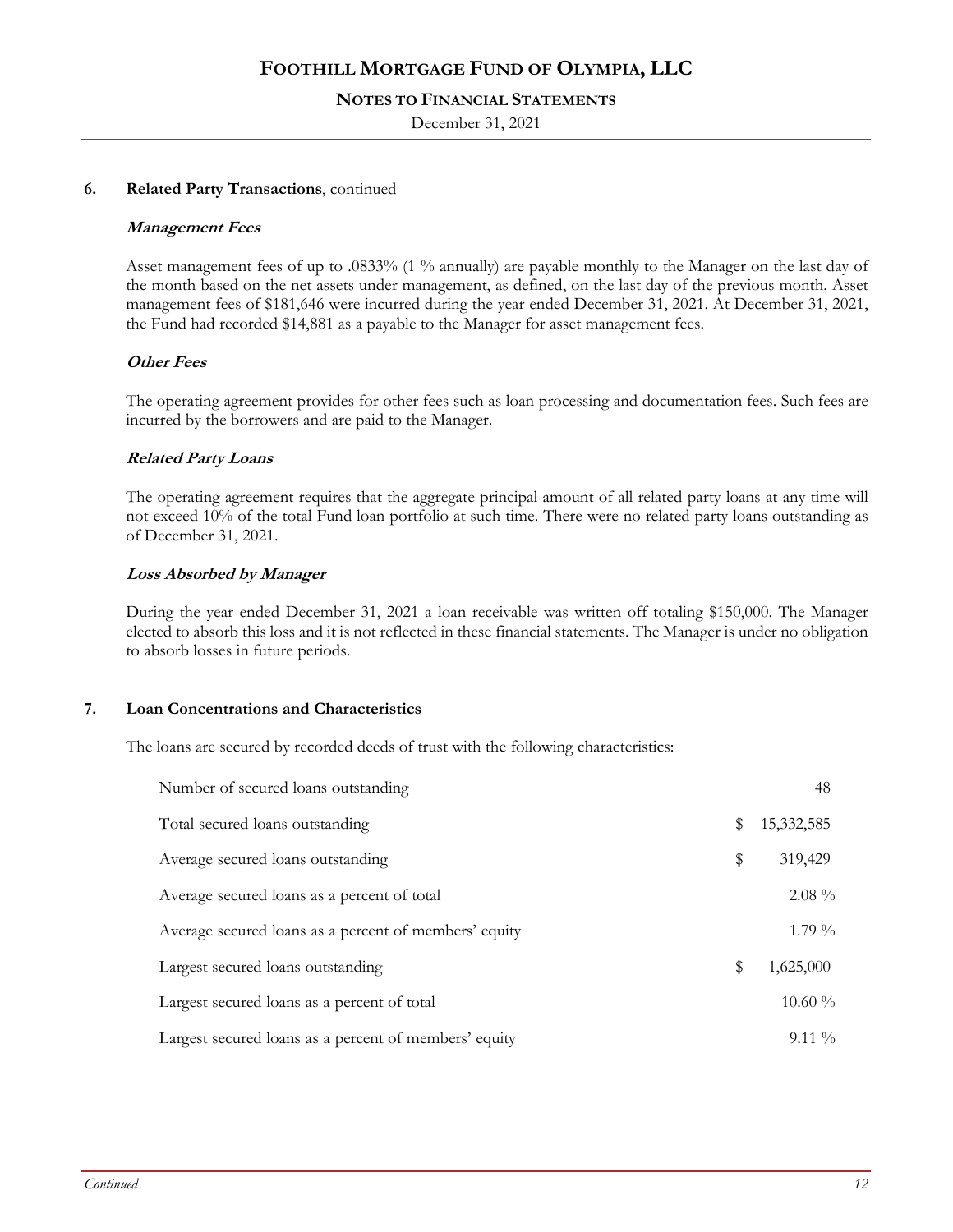#### **NOTES TO FINANCIAL STATEMENTS**

December 31, 2021

#### **7. Loan Concentrations and Characteristics**, continued

| Number of secured loans with interest payments that are 90 days<br>or more past due                              | 3               |
|------------------------------------------------------------------------------------------------------------------|-----------------|
| Approximate investment in secured loans with interest payments that<br>are 90 days or more past due              | \$<br>1,300,000 |
| Number of secured loans over 90 days past maturity                                                               | 8               |
| Approximate principal of secured loans over 90 days past maturity                                                | \$<br>2,240,000 |
| Number of secured loans in foreclosure                                                                           |                 |
| Approximate principal of secured loans in foreclosure                                                            | \$              |
| Number of secured loans on non-accrual status                                                                    |                 |
| Approximate investment in secured loans on non-accrual status                                                    | \$              |
| Number of secured loans considered to be impaired                                                                |                 |
| Approximate investment in secured loans considered to be impaired                                                | \$              |
| Average investment in secured loans considered to be impaired                                                    | \$              |
| Approximate amount of foregone interest on loans considered to be impaired                                       | \$              |
| Estimated amount of impairment on loans considered to be impaired<br>(included in the allowance for loan losses) | \$              |

The Fund's loans are secured by recorded deeds of trust on real property located in various counties within California as follows:

| Loan         |    |                 |            |
|--------------|----|-----------------|------------|
|              |    | <b>Balances</b> |            |
| County:      |    |                 |            |
| Nevada       | \$ | 9,944,255       | 64.86 $\%$ |
| Los Angeles  |    | 1,200,000       | 7.83       |
| Yolo         |    | 1,036,538       | 6.76       |
| El Dorado    |    | 792,000         | 5.17       |
| Yuba         |    | 674,487         | 4.40       |
| Sacarmento   |    | 556,000         | 3.63       |
| <b>Butte</b> |    | 484,935         | 3.16       |
| Mendocino    |    | 249,498         | 1.63       |
| Sierra       |    | 209,871         | 1.37       |
| Plumas       |    | 185,000         | 1.21       |
|              | \$ | 15,332,584      | $100\%$    |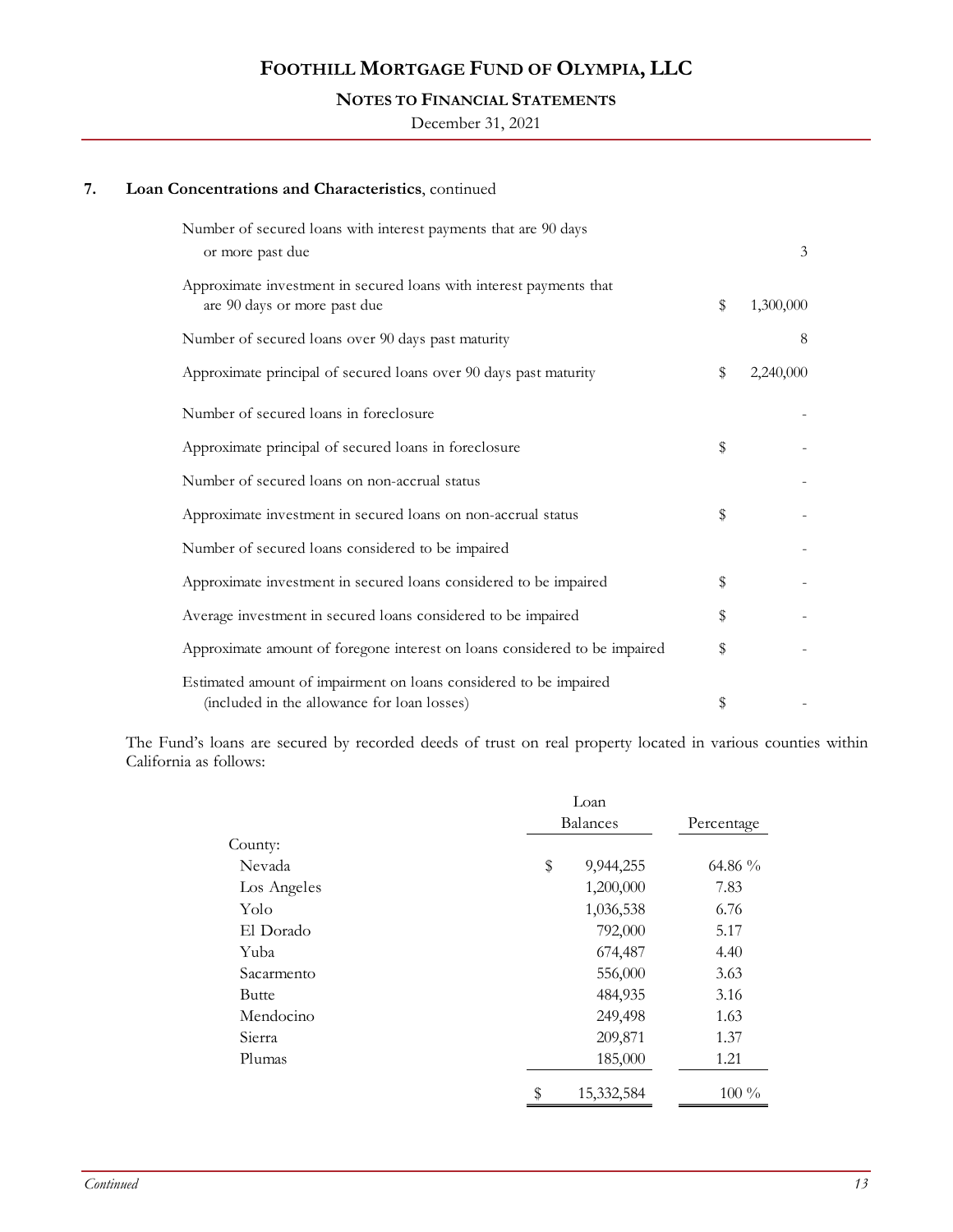#### **NOTES TO FINANCIAL STATEMENTS**

December 31, 2021

#### **7. Loan Concentrations and Characteristics**, continued

The following categories of secured loans were held as follows as of December 31, 2021:

| First trust deeds          | \$ | 14,221,642 |
|----------------------------|----|------------|
| Second trust deeds         |    | 1,110,943  |
|                            | S  | 15,332,585 |
|                            |    |            |
| Loans by type of property: |    |            |
| Construction               | \$ | 9,747,609  |
| Single family residential  |    | 3,697,276  |
| Land                       |    | 926,894    |
| Commerical                 |    | 924,806    |
| Multi family residential   |    | 36,000     |
|                            | S  | 15,332,585 |

The schedule below presents the status of the secured loans with regards to interest payments as follows as of December 31, 2021:

| Days outstanding:                         |            |
|-------------------------------------------|------------|
| Current $(0 \text{ to } 30 \text{ days})$ | 12,143,014 |
| $31$ to $90$ days                         | 1,885,000  |
| 91 days or greater                        | 1,304,571  |
|                                           | 15,332,585 |

The future maturities of the secured loans are as follows as of December 31, 2021:

| Year ending December 31: |    |            |
|--------------------------|----|------------|
| 2022                     | S. | 10,417,410 |
| 2023                     |    | 4,759,175  |
| 2024                     |    | 156,000    |
|                          |    | 15,332,585 |

The scheduled maturities for 2021 include twelve loans totaling approximately \$3,509,015 that were past due as of December 31, 2021.

It is the Fund's experience that often times mortgage loans are either extended or repaid before contractual maturity dates, refinanced at maturity or may go into default and not be repaid by the contractual maturity dates. Therefore, the above tabulations are not forecasts of future cash collections.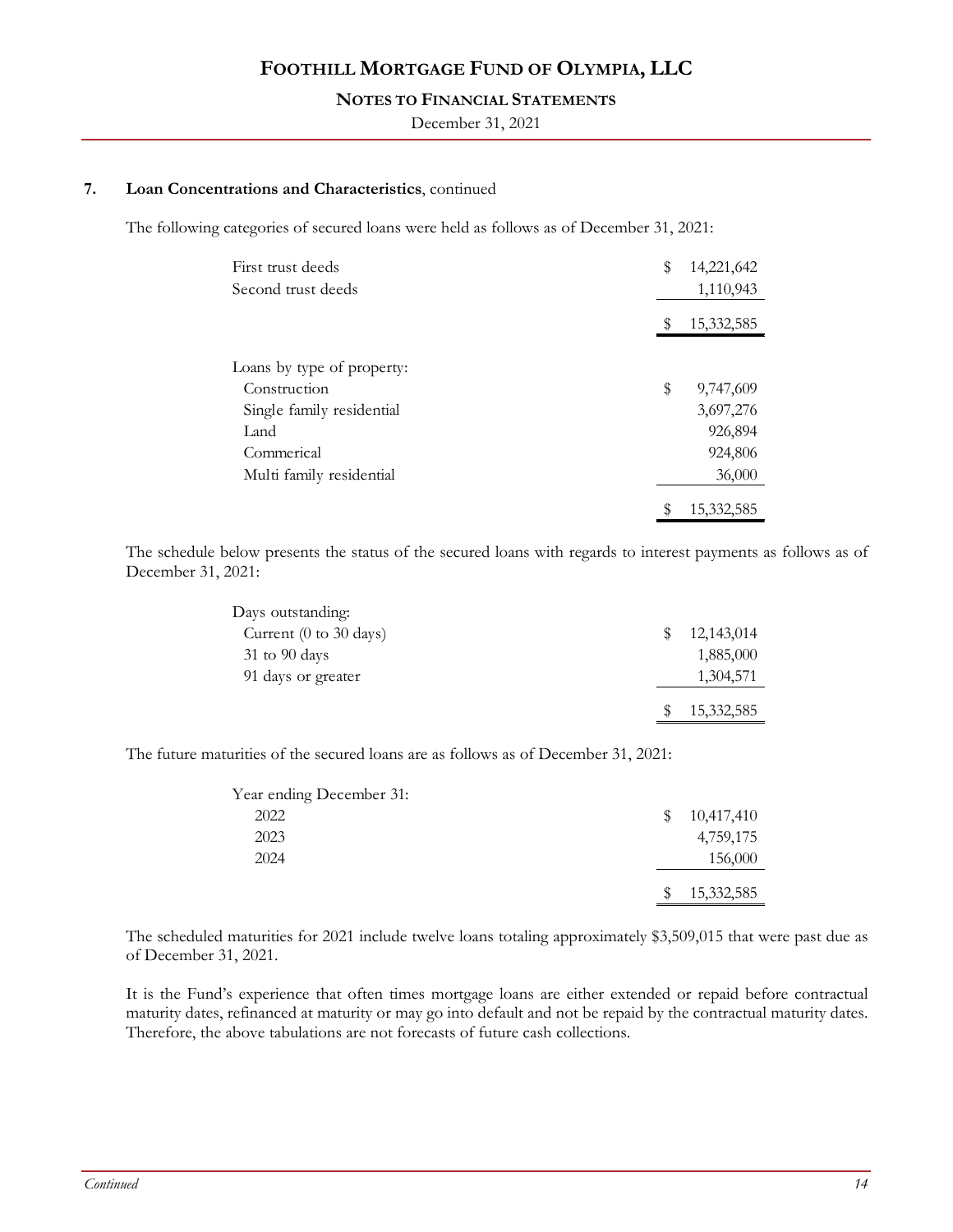#### **NOTES TO FINANCIAL STATEMENTS**

December 31, 2021

#### **8. Commitments and Contingencies**

#### **Construction Loans**

The Fund has approved 24 constructions loans, which are at various stages of both the construction and borrowing process. The construction loans have maximum borrowing limits and disbursements are made at various completed phases of the construction project. As of December 31, 2021, the Fund had 11 construction loans that had not been fully funded. Undistributed amounts related to these construction loans, totaling approximately \$2,500,000, will be funded by a combination of new member contributions, reinvestments of earnings and the payoff of principal on current loans.

#### **Registered Investment Advisor**

During 2012, the Department of Business Oversight (the "DBO") adopted Regulation Section 260.204.9 requiring, amongst other things, investment advisor registration by all fund managers accepting non-accredited investors. As of December 31, 2021, none of the principals of the Fund Manager or its employees had become a registered investment advisor. Therefore, the acceptance of any and all non-accredited investor investments would constitute an issue of non-compliance with regards to the new DBO regulation as described above. The DBO has yet to specify the potential penalties for non-compliance and there is currently no precedent from which to draw such conclusions. In the opinion of the Fund Manager, any potential issues that might arise from such non-compliance are not expected to have a material adverse effect on the Fund's financial position or results of operations.

#### **Legal Proceedings**

The Fund is involved in various legal actions arising in the normal course of business. In the opinion of management, such matters will not have a significant adverse effect on the results of operations or financial position of the Fund.

#### **9. Risks and Uncertainties**

In December 2019, an outbreak of a novel strain of coronavirus ("COVID-19") originated in Wuhan, China and has since spread to a number of other countries, including the U.S. On March 11, 2020, the World Health Organization characterized COVID-19 as a pandemic. In addition, several states in the U.S., including California, where the Fund is headquartered, have declared a state of emergency.

COVID-19 could adversely affect the economies and financial markets of many countries, namely the U.S., resulting in an economic downturn that could affect the Fund's borrowers' ability to make regularly scheduled payments or payoffs at maturity per the terms of the related mortgage loans receivable, both of which can have an impact the Fund's operating results. The Fund cannot anticipate all of the ways in which COVID-19 could adversely impact the Fund's business. Although the Fund is continuing to monitor and assess the effects of the COVID-19 pandemic on the business, the ultimate impact of the COVID-19 outbreak is highly uncertain and subject to change.